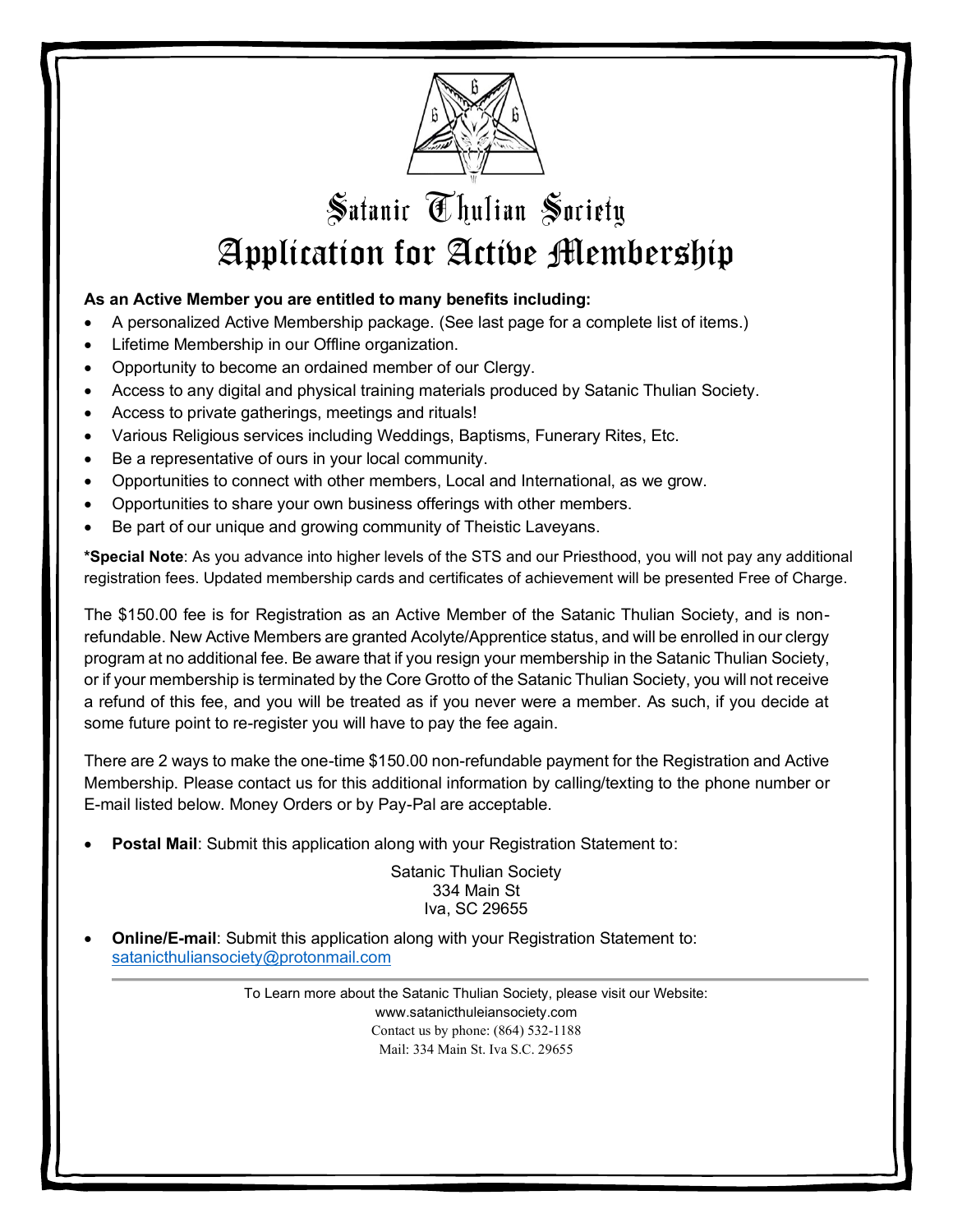

Provide answers to all questions to the best of your ability. All data is held in strict confidence and is not made public.

**PART I** (Complete Legal Name)

| First Name:                                    |  |                 | Last Name:                                       |    |  |  |  |  |
|------------------------------------------------|--|-----------------|--------------------------------------------------|----|--|--|--|--|
| Social Security Number:                        |  |                 | <b>Primary Telephone</b><br>Number to reach you: |    |  |  |  |  |
| <b>Physical Mailing Address:</b>               |  |                 |                                                  |    |  |  |  |  |
| City:                                          |  | State/Province: |                                                  |    |  |  |  |  |
| Zip Code:                                      |  |                 | Country:                                         |    |  |  |  |  |
| Email:                                         |  |                 |                                                  |    |  |  |  |  |
| Do you have any criminal history?              |  |                 | Yes                                              | No |  |  |  |  |
| Do you consent to a Criminal Background check? |  |                 | Yes                                              | No |  |  |  |  |

Please note the presence of a Criminal History does not affect your membership status.

Disclosure in advance of a criminal record on a separate piece of paper will enable us to better determine your eligibility regardless of the charges. You must also have completed and been off of Probation for no less than 2 Years to be considered viable for active membership. Violent crimes, Sex crimes, pedophilia, murder charges, gang affiliation or related offences, repeated Drug offences within the past 2 years, or active probation within the past 2 years may restrict you from active membership if found.

## PLEASE ENCLOSE A RECENT PHOTOGRAPH WITH THIS MEMBERSHIP APPLICATION

I the undersigned affirm that; I am of Legal age of consent (18 or older) and I attest to the truth and validity of the provided information of this application. I also affirm that I will include a photograph of myself with this application.

Applicant's Signature **Date Signed Date Signed**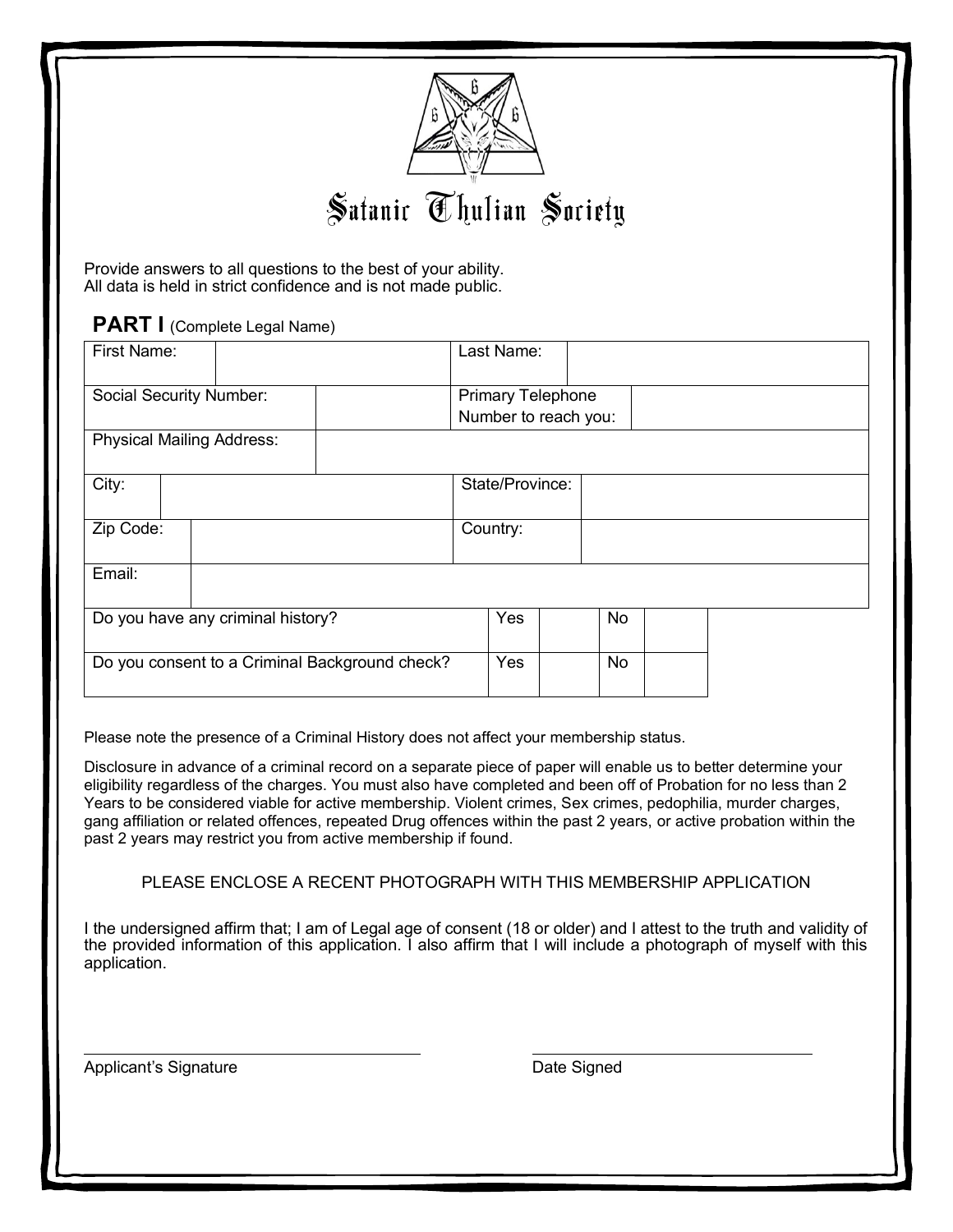| 1. What is your knowledge of Pre-1975 Laveyan Satanism?                                                                        |             |  |
|--------------------------------------------------------------------------------------------------------------------------------|-------------|--|
|                                                                                                                                |             |  |
| 2. If you have any experience with Satanism, please summarize your experience.                                                 |             |  |
| Are you now or have you ever been affiliated with any other Satanic Organization? YES____ NO_<br>3.<br>If yes, please explain. |             |  |
| Why do you wish to join the Satanic Thulian Society (STS)?<br>4.                                                               |             |  |
| How do you think the STS will benefit from your membership?<br>5.                                                              |             |  |
| Share with us more of your philosophical point of view regarding the LHP (Left Hand Path).<br>6.                               |             |  |
| What are your expectations from the Satanic Thulian Society?<br>7.                                                             |             |  |
| Provide your signature attesting to the accuracy of the Information provided in the application, and<br>enclose photograph.    |             |  |
| Applicant's Signature                                                                                                          | Date Signed |  |